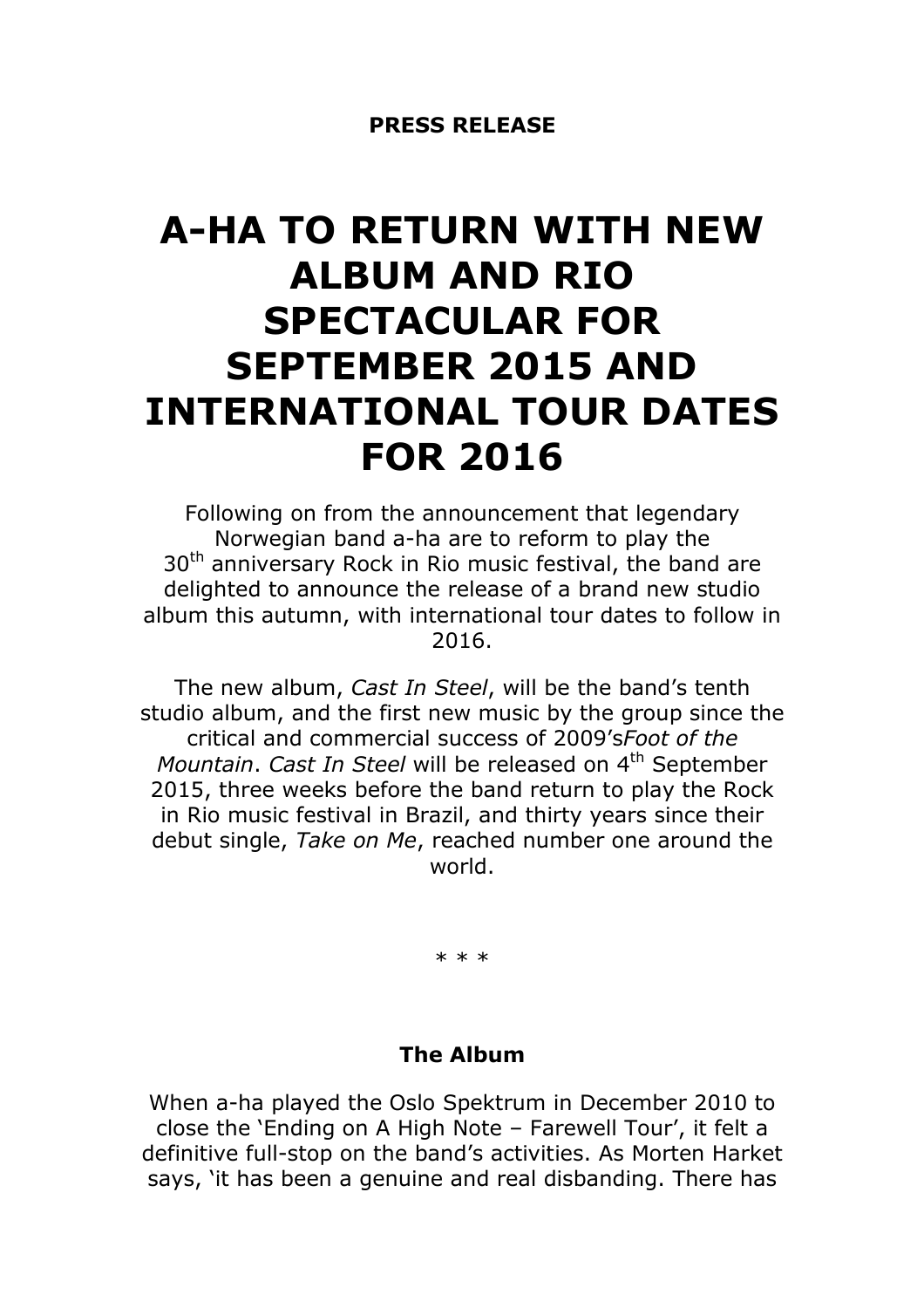been no a-ha in the sense of the word during that time.' For Morten, Paul Waaktaar and Magne Furuholmen, the fiveyear break has allowed them to explore a rich seam of various creative projects, both musical and artistic.

The return came about in a simple, organic way, as Paul explains: 'it started off very easy and low-key with Morten dropping by my studio at various occasions, and I would show him songs that I was working on. He would sing on the songs he felt a connection with and leave the ones that didn't and it just went like that until we had done 10 or 12 songs.'

The lack of pressure and deadlines was definitely a bonus, and reminded Paul of when the band first started out: 'The beauty of it was that we could do this totally under the radar; there were no deals in place, no contracts, tours planned or deadlines looming … just our shadow endeavours. It was back to exactly how we started in my parents cabin way back when in the 80s. Some instruments, a song, a voice.'

This nod to the band's early years wasn't the only one during the recording process. Paul also got back in touch with Alan Tarney, the producer who worked on a-ha's first three albums, Hunting High and Low, Scoundrel Days and Stay on These Roads: 'I made contact with Alan to get his input at a stage where I felt an outside opinion would be valuable. I always had tons of respect for his musicality and know-how and thought it would be a cool thing to get him involved now that we're starting up again.'

For Magne, the last five years has seen him focusing on both his visual art passion and a myriad of musical projects. But even so, the band were never far away from his thoughts: 'Writing and recording for a-ha is obviously a big part of my creative DNA, and every once in a while a song would come along that I felt could have been perfect for a-ha. Once I decided to do this, I was surprised to see how much I enjoyed shaping it with a-ha in mind.'

That sense of enjoyment and belief in the new material is clear from all three members: 'The making of our album has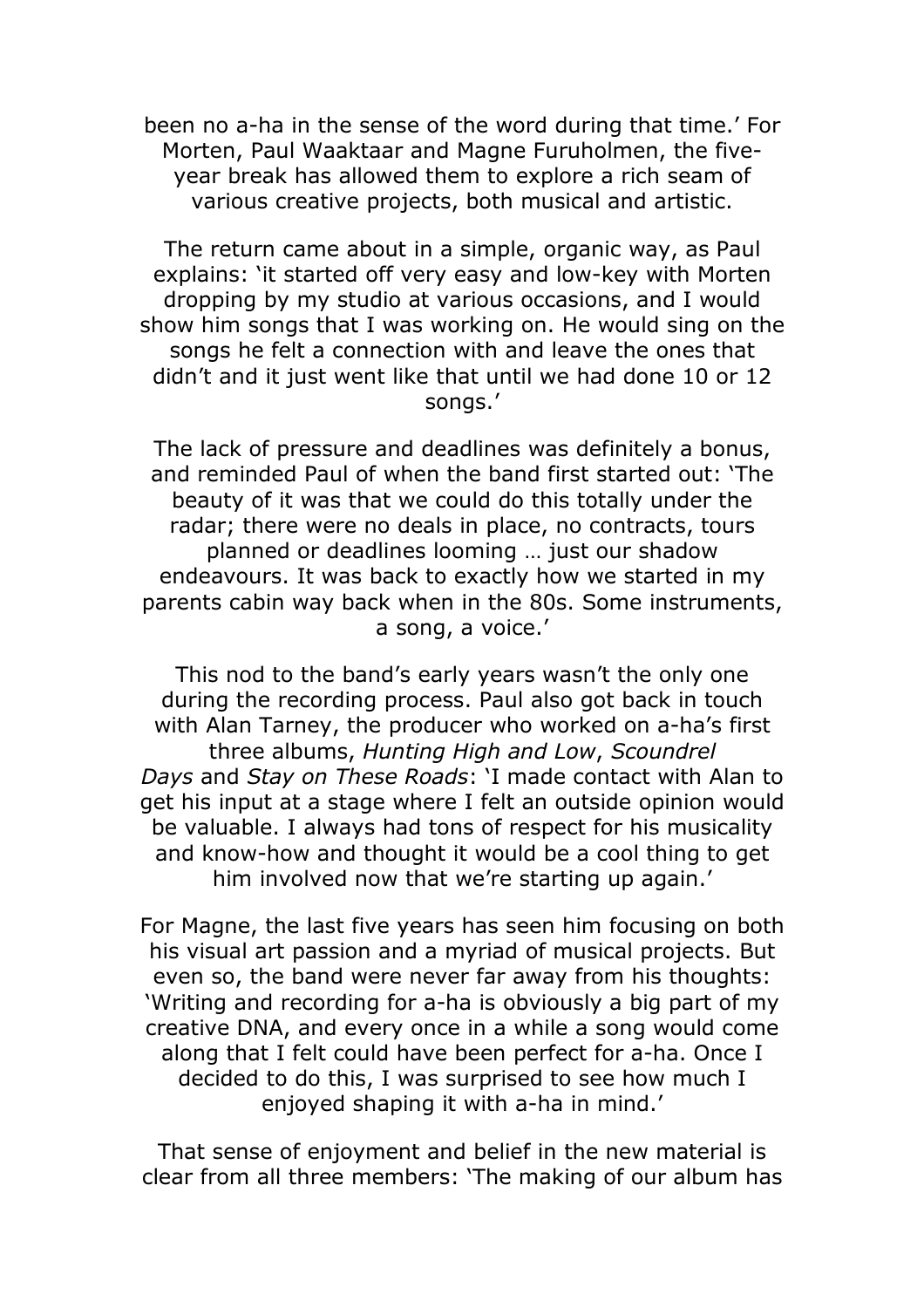so far been such an uplifting experience,' says Paul; 'It is a really unexpected pleasure to be writing songs for Morten's voice again,' says Magne. 'I knew sitting down with Paul and Magne,' Morten says, 'that this would be a real genuine effort. We have never been ones to look back so you can take for granted all three of us are doing this because we know we can create something new. The songs have to be good: the benchmark is always the same.'

At Foot on the Mountain showed, a-ha are a different beast to the vast majority of their contemporaries – still at the peak of their songwriting powers, rather than living off past glories. Cast in Steel picks up where their last studio album left off – this is the sound of band relaxed and refreshed, at ease with themselves and ready to take on the world once more.

#### The Tour

As well as the new album, a-ha are also delighted to announce tour dates for 2016.

There will be an initial fifteen dates in Germany, Austria and Switzerland for April 2016, with further international dates to follow. The dates confirmed so far are:

April 3 Stuttgart Schleyerhalle April 4 Zurich Hallenstadium April 6 Munich Olympiahalle April 7 Leipzig Arena April 9 Nürnberg Arena Nürnberger Versicherung April 10 Vienna Stadthalle April 13 Berlin O2 April 14 Hamburg O2 World April 16 Bremen ÖVB Arena April 17 Hannover TUI Arena April 19 Halle Gerry-Weber-Stadium April 20 Oberhausen König-Pilsener-Arena April 23 Mannheim SAP Arena April 24 Frankfurt Festhalle April 26 Cologne Lanxess Arena

'I'm definitely looking forward to touring,' says Morten. 'I think it will be great. We will pace it so that the conditions are there for us, but it will be a full-on a-ha experience.' As to what the band will play, Morten says, 'we don't need to do the same run through as last time. When people come to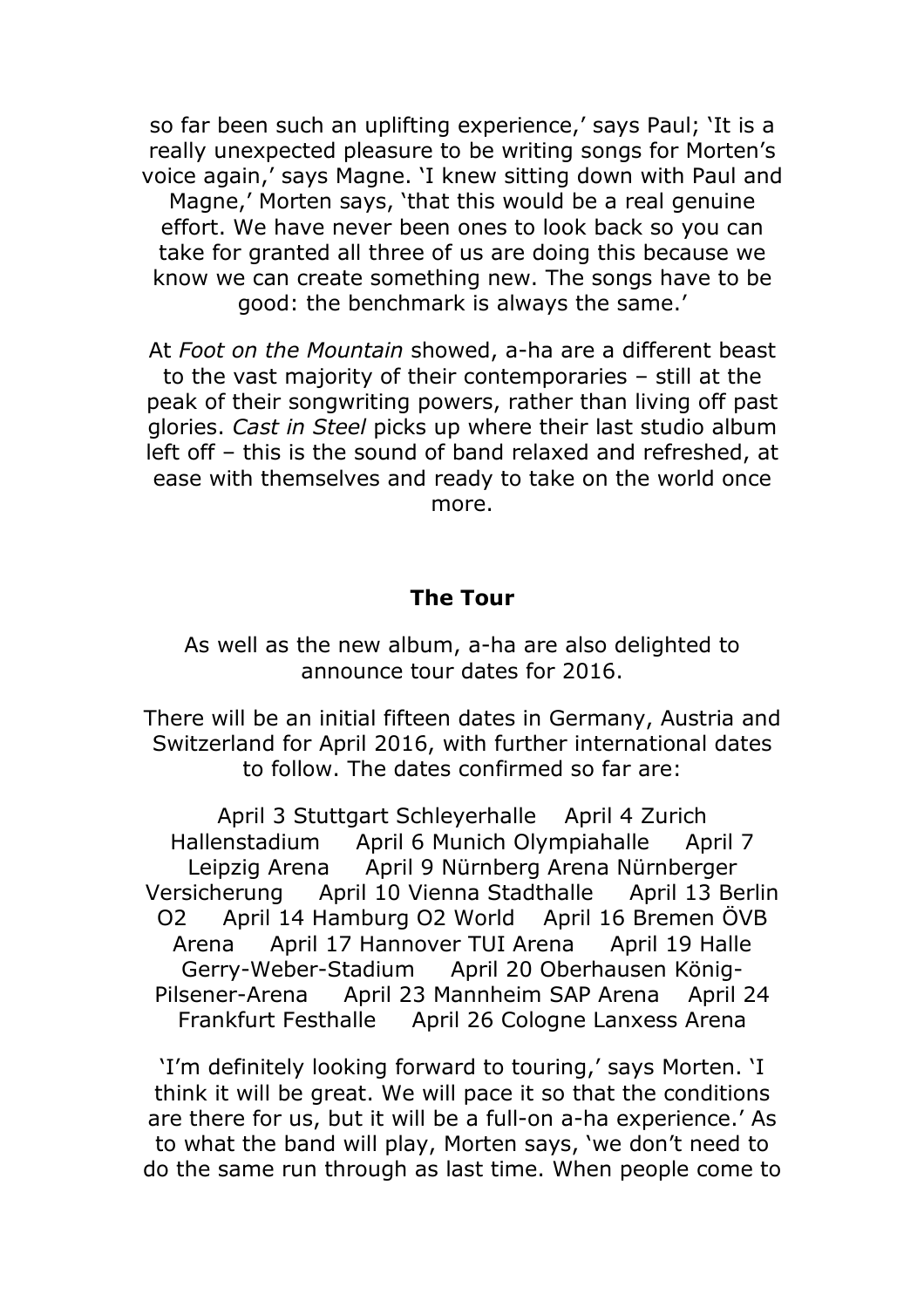see the band, they'll expect the cornerstone songs, of course, but this time it will be a different pick.'

For Magne, 'both the planning and executing of a good show or a large-scale tour is an exciting challenge, but ultimately, without a good reaction from the audience, it would make no sense. The magic is in the space between them and us somewhere.'

## Rock In Rio

The first live date, however, will take place on the other side of world, as part of the  $30<sup>th</sup>$  anniversary Rock In Rio concerts on 25th September. For a-ha, the festival will always have a special place in the band's history: in 1991, the band played to a world record crowd of 198,000 fans in the legendary Maracanã Stadium.

Morten remember clearly heading out on stage: 'It was an awe-inspiring sight, that hot, humid Rio evening, standing on stage and observing that near 200,000 strong, beautiful, passionate audience. Everything I knew about Brazil and South America was captured in that stadium: the sense of equality and coming together I've always experienced. I felt humbled.'

For Paul, too, the audience was something special: 'Around that time we were releasing more introspective albums like *East of the Sun* and *Memorial Beach*. The energy explosion and the sheer amount of people gathering to hear our songs was a striking contrast.'

The chance for a-ha to play Rio again in 2015, then, was an offer the band couldn't refuse. 'It was just impossible to turn down this request to celebrate the festival's 30 year history,' Magne explains, 'especially as it coincides with the 30 year anniversary of the band itself. This felt like I imagine it must be to hear about the 1000-year wave approaching shore; even as a retired surfer you just want to dust off your board and throw yourself into the water.'